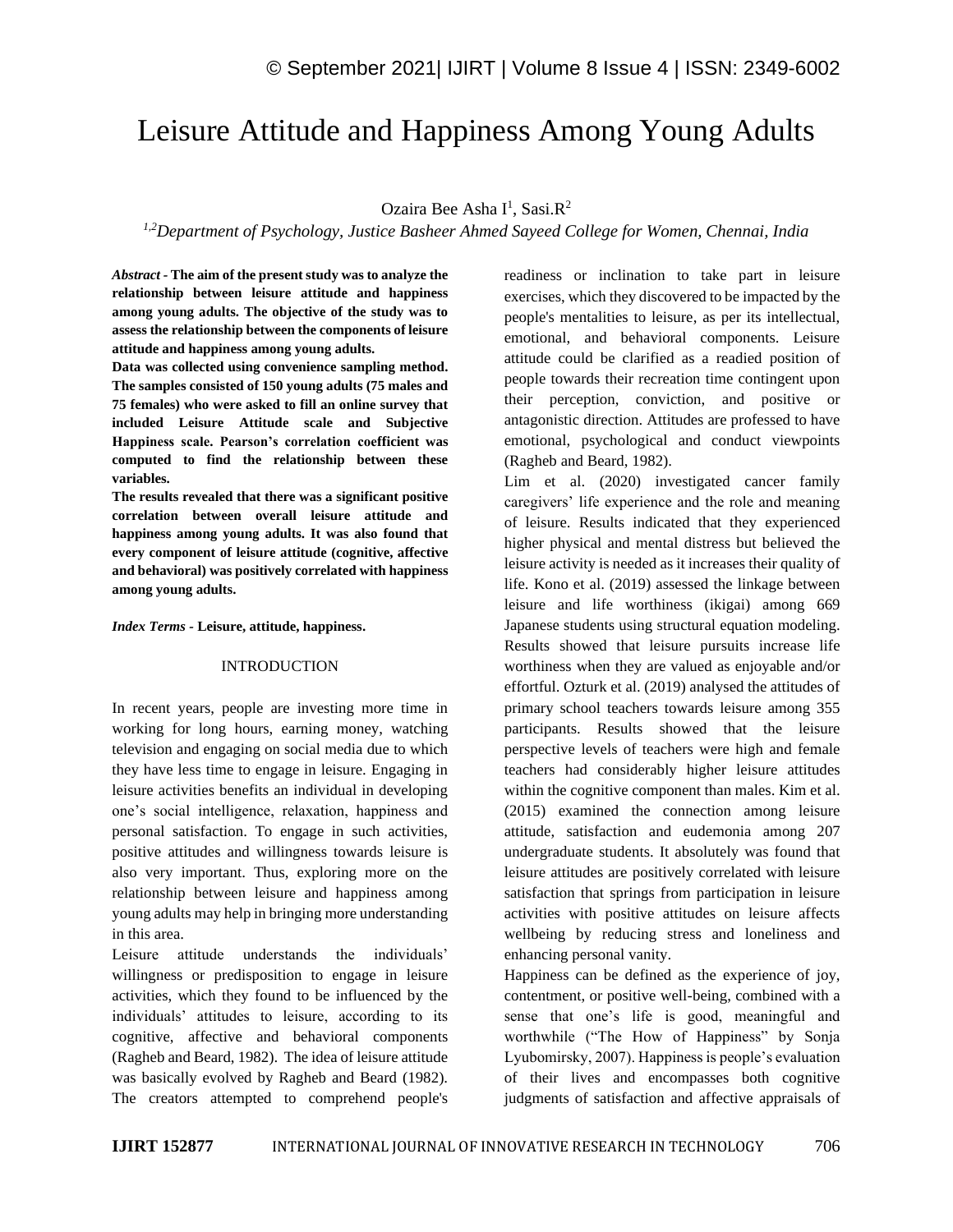words and emotions (Kesebir and Diener, 2008). Happiness being a broad term, social scientists and psychologists also use the term "subjective wellbeing". Bailey et al. (2016) assessed the comparative impact of leisure routines and attitudes on happiness among 379 students and 253 alumni members of the same institution. The study showed that one's routine leisure activities and attitudes can have a significant positive effect on overall happiness, and this path is consistent at different life stages.

Quoidbach et al. (2019) assessed the relationship between happiness and social behavior. Results showed that happiness and social behavior are positive however advanced relationships. Demirel (2019) investigated the relationship between leisure involvement and happiness levels among 599 individuals who have any fitness center membership. Results indicated that level of happiness was positively correlated with leisure involvement and significant difference was seen in leisure involvement levels according to the participants' gender and educational levels. Wang & Wong (2014) examined the statistical link between happiness and leisure. Results indicated that certain leisure activities can be negatively correlated with happiness whereas family income and health conditions are positively associated with joy. Findings also supported that national unemployment and political stability also have robustly significant effects on happiness.

### OBJECTIVE OF THE STUDY

The objective of the study was as follows:

1. To examine the relationship between various components of leisure attitude and happiness among young adults.

#### **METHODS**

## Sample

The convenient sampling method was used for the present study. The sample consisted of 150 young adults from the state of Tamil Nadu in the age range of 18-35 years (mean age: 25.6 years). Of the 200 young adults, 75 were males (mean age : 26 years) and 75 were females (mean age: 24 years).

#### Procedure of data collection

Data was collected through an online Google form which was shared to the target population. The purpose of the study was explained through the description on the online form. The subjects were encouraged to participate of their free will. Informed consent was taken through their willingness to participate in the study and confidentiality of the responses was guaranteed.

### RESEARCH DESIGN

The research design was an ex-post facto research. **Instruments** 

Two instruments were used, they are:

1. The Leisure Attitude Scale (LAS):

The 18-item Leisure Attitude Scale (SV) was developed by Ana Teixeira and Teresa Freire (2013). The responses are rated on a 5-point Likert scale to measure the leisure attitude, ranging from strongly disagree (1) to strongly agree (5) for all the items. There are no reversed items. LAS consist of three subscales that assess the cognitive, affective and behavioural components of leisure. Acceptable internal consistency was obtained for the total scale  $(\alpha=0.88)$  and each of the subscales  $(\alpha=0.77$  to  $\alpha=0.87)$ .

2. Subjective Happiness Scale:

The Subjective Happiness Scale was developed by Lyubormirsky and Lepper (1999). The 4-item scale measures subjective happiness and has 7 options which differ for each of the four questions. The scores are summed up for each item together and the scoring is kept continuous. Reliability analysis (i.e., Cronbach's alpha coefficient) was conducted for testing the internal consistency among the four items. The alpha's ranged from 0.79 to 0.94 which shows their internal consistency is acceptable. The scale also showed stability over time by a longitudinal study.

#### 3. Personal Data Sheet

Demographic information such as initials, age, gender, educational qualification and occupation were collected.

#### Statistical analysis

Pearson's correlation co-efficient was used to investigate the relationship between perseverative thinking and the five facets of mindfulness.

### RESULTS AND DISCUSSIONS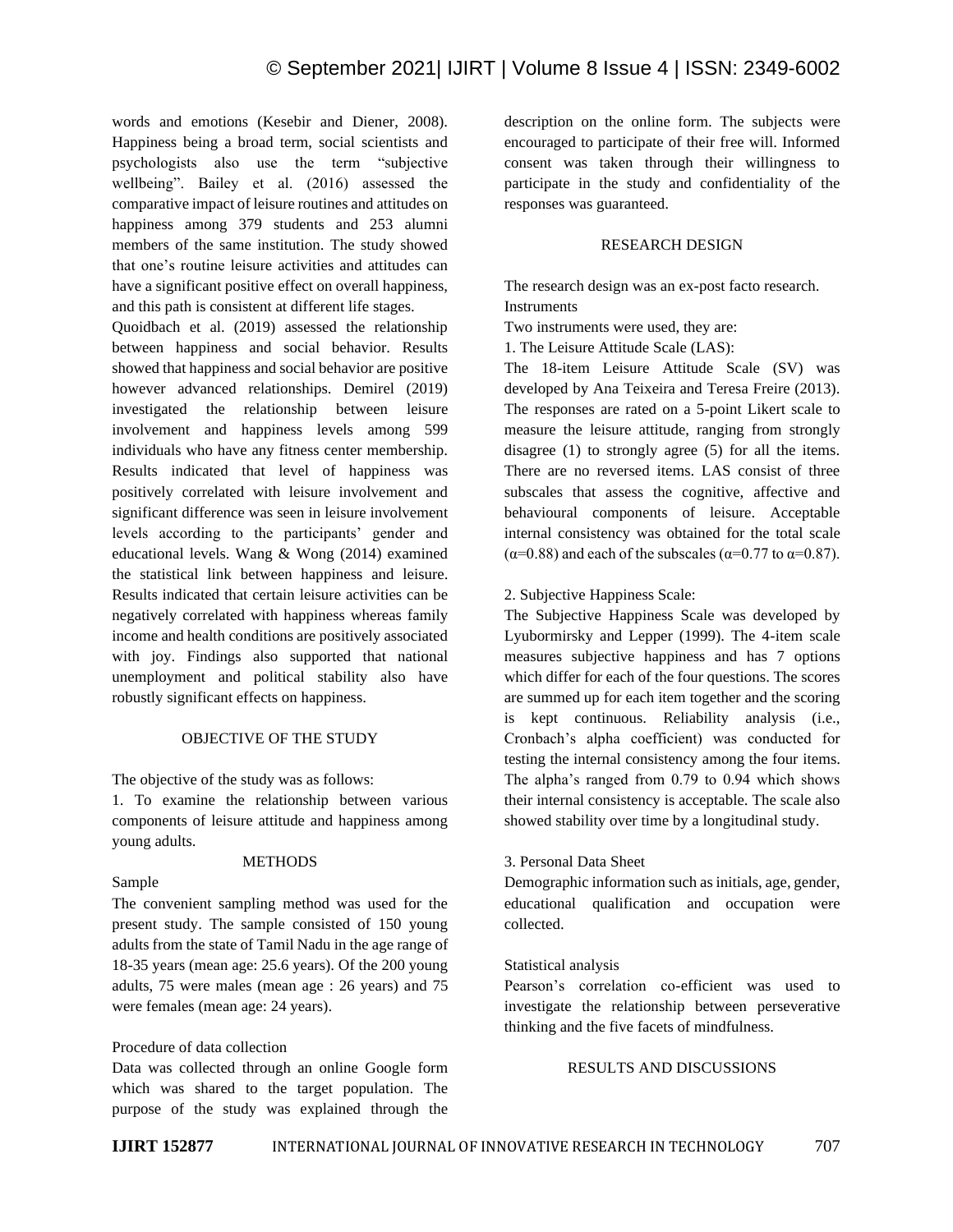| Variables                | <b>Happiness</b> |
|--------------------------|------------------|
| Cognitive component      | $0.39**$         |
| Affective component      | $0.35**$         |
| Behavioural component    | $0.62**$         |
| Overall leisure attitude | $0.58**$         |
|                          |                  |

Table 1. Pearson's Product-Moment Correlations of Perseverative thinking with five facets of mindfulness

Note

\*\*p<0.01

Pearson's product moment correlations were computed to assess the relationships between happiness and components of leisure attitude. It was found that the correlation coefficient between cognitive component and happiness was significant, r  $(148) = 0.39$ , p<0.01. The results indicated that there was a significant positive relationship between cognitive component and happiness. This shows that individuals who have higher knowledge and beliefs about leisure, its characteristics and how it relates to their life's quality tend to be happy. Similar findings were reported by Matsumoto et al. (2018) who examined the relationship between leisure engagement, cognitive involvement of leisure and subjective happiness among 493 American Scuba divers. Results indicated that the cognitive involvement of leisure was more positively correlated with happiness than the leisure engagement itself. It was found that the correlation coefficient between affective component and happiness was significant, r  $(148) = 0.35$ , p<0.01. The results indicated that there was a significant positive relationship between affective component and happiness. This shows that individuals who have higher feelings in relation to leisure, i.e., when the degree to which the individual likes leisure activities and experience is high, they tend to be happy. It was found that the correlation coefficient between behavioural component and happiness was significant,  $r(148) = 0.62$ ,  $p<0.01$ . The results indicated that there was a significant positive relationship between behavioural component and happiness. This shows that individuals with past, present and intended actions regarding leisure activities and experiences are found to be happy. Similar findings were reported by Wei et al. (2015) who used a nation-wide survey to investigate the effect of leisure time and activities on happiness among 73622 residents in China. Results indicated that time spent on leisure was positively related with happiness.

It was found that the correlation coefficient between leisure attitude and happiness was significant, r (148)  $= 0.58$ , p<0.01. The results indicated that there was a significant positive relationship between leisure attitude and happiness. This shows that individuals with good knowledge, strong beliefs, feelings and behavioural patterns of leisure seem to have higher happiness. Similar findings were reported by Guvendi et al. (2016) who investigated the relationship between happiness, leisure attitude and life satisfaction among 302 individuals who joined recreational dancing activities. Results indicated that happiness and leisure attitudes are in a significant positive relationship and added that happiness increases with age, perceived income level and behavioural component of leisure attitude.

### **CONCLUSIONS**

The study examined the relationship between happiness and components of leisure attitude.

There was a significant positive relationship between the cognitive component, affective component and behavioural component of leisure attitude with happiness among young adults. There was a significant positive relationship between overall leisure attitude and happiness among young adults.

## IMPLICATIONS OF THE STUDY

The present study may help in decision making process of academic policies for school children by the government or school administrators regarding leisure activity that can promote competencies and psychological wellbeing. The industrial companies can also incorporate this in policy making regarding recreational activities to reduce the stress experienced by workers and to break the boredom that occurs due to monotonous working conditions. It can also help counsellors and trainers to conduct training programs in developing positive attitudes towards leisure activity to enhance one's physical and psychological wellbeing.

## LIMITATIONS OF THE STUDY

1. The sample size was limited to only 150 participants. Therefore, generalizations cannot be done to a larger population.